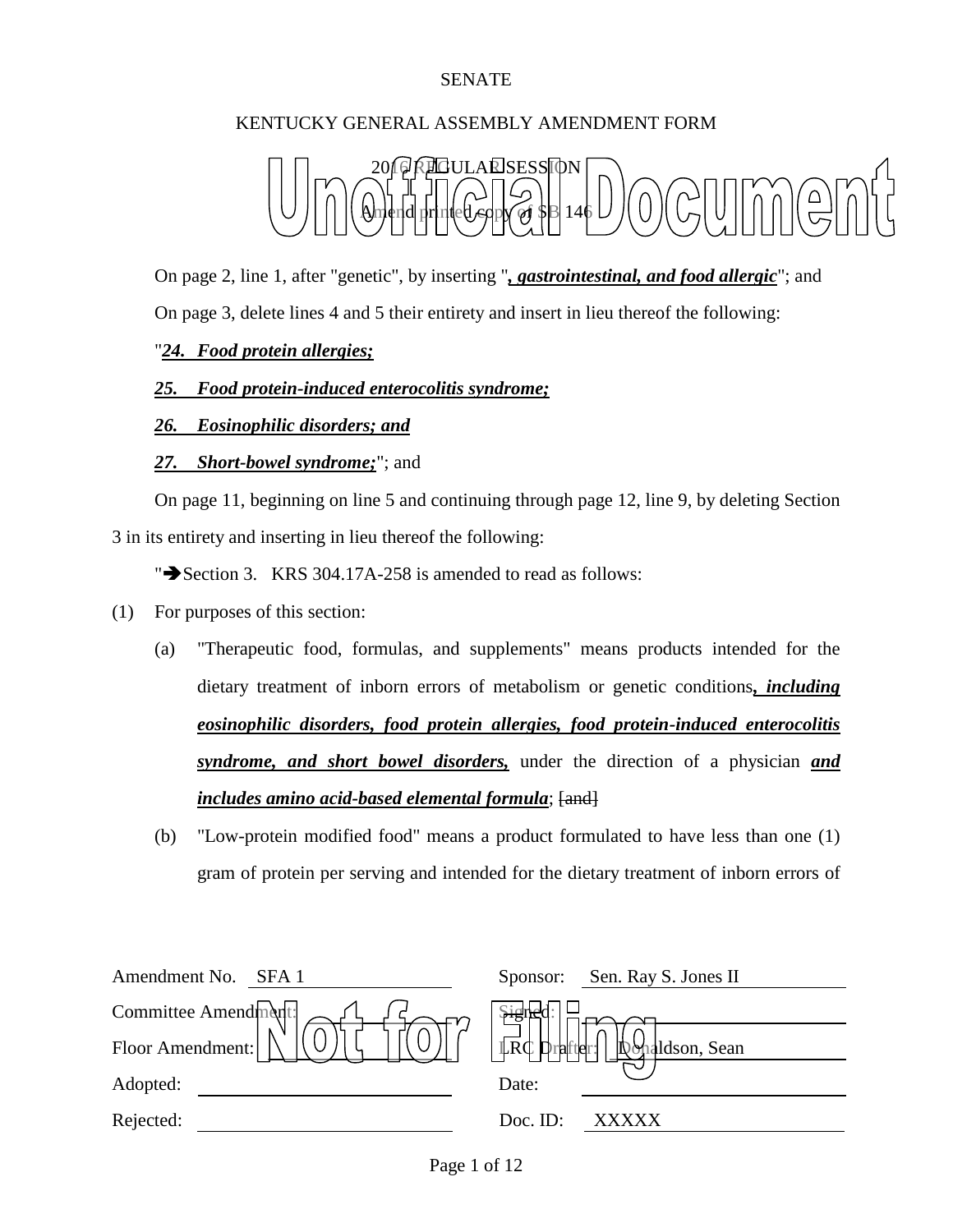

metabolism or genetic conditions under the direction of a physician*; and*

- *(c) "Amino acid-based elemental formula" means a product intended for the diagnosis and dietary treatment of eosinophilic disorders, food protein allergies, food protein-induced enterocolitis, and short-bowel syndrome under the direction of a physician*.
- (2) A health benefit plan that provides prescription drug coverage shall include in that coverage therapeutic food, formulas, supplements, and low-protein modified food products for the treatment of inborn errors of metabolism or genetic conditions if the therapeutic food, formulas, supplements, and low-protein modified food products are obtained for the therapeutic treatment of inborn errors of metabolism or genetic conditions under the direction of a physician. Coverage under this subsection may be subject, for each plan year, to a cap of twenty-five thousand dollars (\$25,000) for therapeutic food, formulas, and supplements and a separate cap for each plan year of four thousand dollars (\$4,000) on lowprotein modified foods. Each cap shall be subject to annual inflation adjustments based on the consumer price index.
- (3) The requirements of this section shall apply to all health benefit plans issued or renewed on and after July 15, 2008.
- (4) Nothing in this section or KRS 205.560, 213.141, or 214.155 shall be construed to require a health benefit plan to provide coverage for therapeutic foods, formulas, supplements, or low-protein modified food for the treatment of lactose intolerance, protein intolerance, food allergy, food sensitivity, or any other condition or disease that is not an inborn error of metabolism or genetic condition.

Section 4. KRS 18A.225 is amended to read as follows:

- (1) (a) The term "employee" for purposes of this section means:
	- 1. Any person, including an elected public official, who is regularly employed by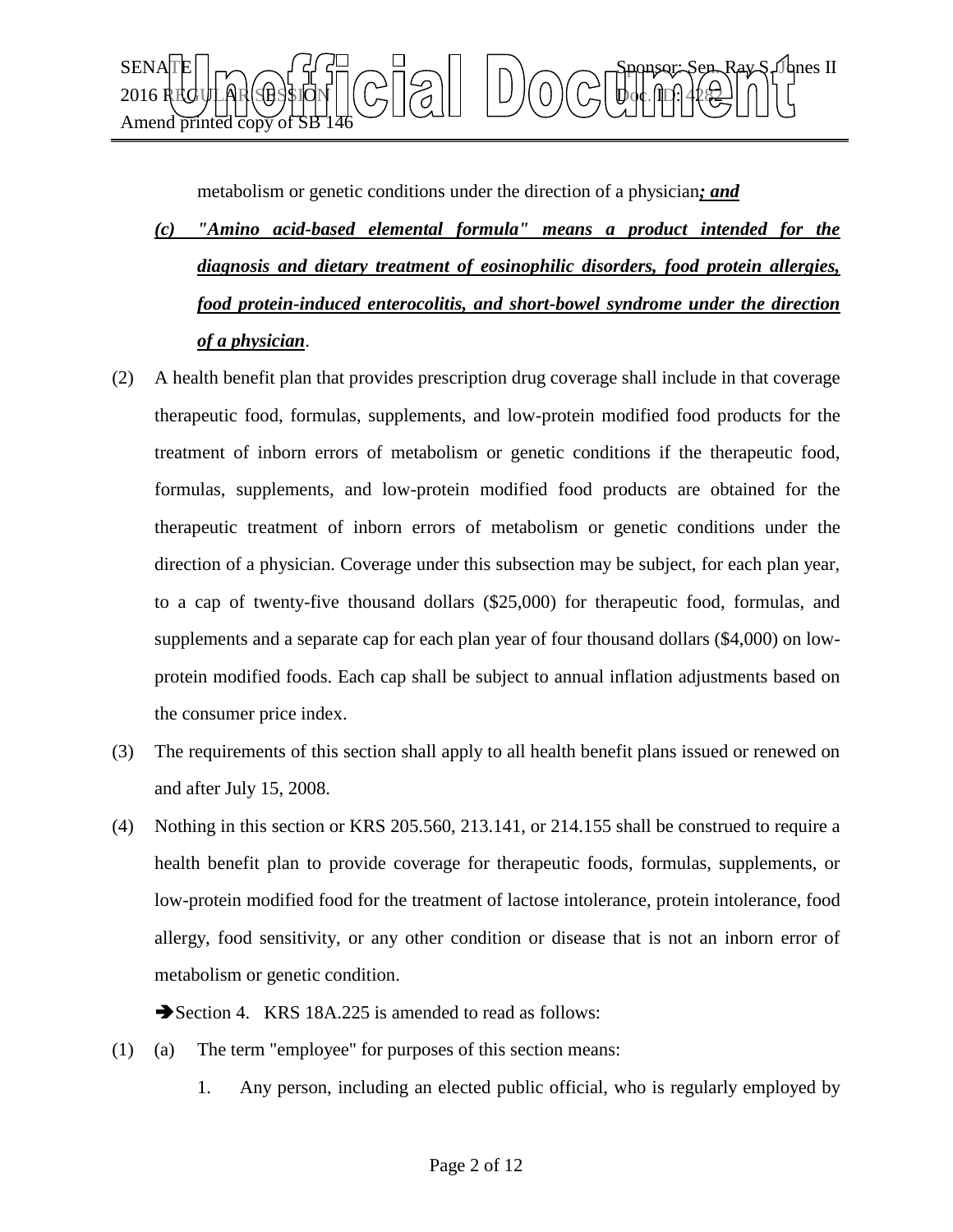

any department, office, board, agency, or branch of state government; or by a public postsecondary educational institution; or by any city, urban-county, charter county, county, or consolidated local government, whose legislative body has opted to participate in the state-sponsored health insurance program pursuant to KRS 79.080; and who is either a contributing member to any one (1) of the retirement systems administered by the state, including but not limited to the Kentucky Retirement Systems, Kentucky Teachers' Retirement System, the Legislators' Retirement Plan, or the Judicial Retirement Plan; or is receiving a contractual contribution from the state toward a retirement plan; or, in the case of a public postsecondary education institution, is an individual participating in an optional retirement plan authorized by KRS 161.567;

- 2. Any certified or classified employee of a local board of education;
- 3. Any elected member of a local board of education;
- 4. Any person who is a present or future recipient of a retirement allowance from the Kentucky Retirement Systems, Kentucky Teachers' Retirement System, the Legislators' Retirement Plan, the Judicial Retirement Plan, or the Kentucky Community and Technical College System's optional retirement plan authorized by KRS 161.567, except that a person who is receiving a retirement allowance and who is age sixty-five (65) or older shall not be included, with the exception of persons covered under KRS 61.702(4)(c), unless he or she is actively employed pursuant to subparagraph 1. of this paragraph; and
- 5. Any eligible dependents and beneficiaries of participating employees and retirees who are entitled to participate in the state-sponsored health insurance program;
- (b) The term "health benefit plan" for the purposes of this section means a health benefit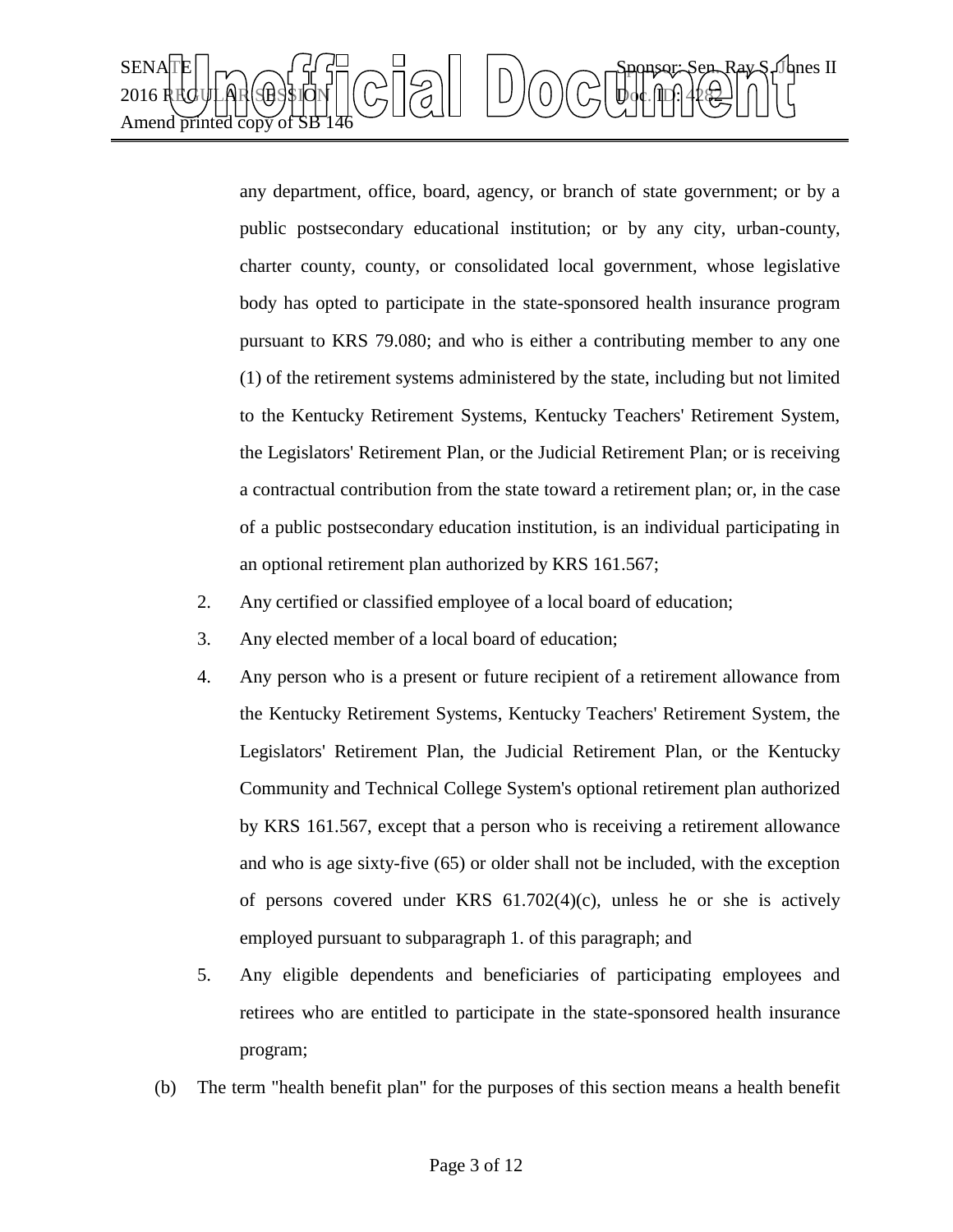

plan as defined in KRS 304.17A-005;

- (c) The term "insurer" for the purposes of this section means an insurer as defined in KRS 304.17A-005; and
- (d) The term "managed care plan" for the purposes of this section means a managed care plan as defined in KRS 304.17A-500.
- (2) (a) The secretary of the Finance and Administration Cabinet, upon the recommendation of the secretary of the Personnel Cabinet, shall procure, in compliance with the provisions of KRS 45A.080, 45A.085, and 45A.090, from one (1) or more insurers authorized to do business in this state, a group health benefit plan that may include but not be limited to health maintenance organization (HMO), preferred provider organization (PPO), point of service (POS), and exclusive provider organization (EPO) benefit plans encompassing all or any class or classes of employees. With the exception of employers governed by the provisions of KRS Chapters 16, 18A, and 151B, all employers of any class of employees or former employees shall enter into a contract with the Personnel Cabinet prior to including that group in the state health insurance group. The contracts shall include but not be limited to designating the entity responsible for filing any federal forms, adoption of policies required for proper plan administration, acceptance of the contractual provisions with health insurance carriers or third-party administrators, and adoption of the payment and reimbursement methods necessary for efficient administration of the health insurance program. Health insurance coverage provided to state employees under this section shall, at a minimum, contain the same benefits as provided under Kentucky Kare Standard as of January 1, 1994, and shall include a mail-order drug option as provided in subsection (13) of this section. All employees and other persons for whom the health care coverage is provided or made available shall annually be given an option to elect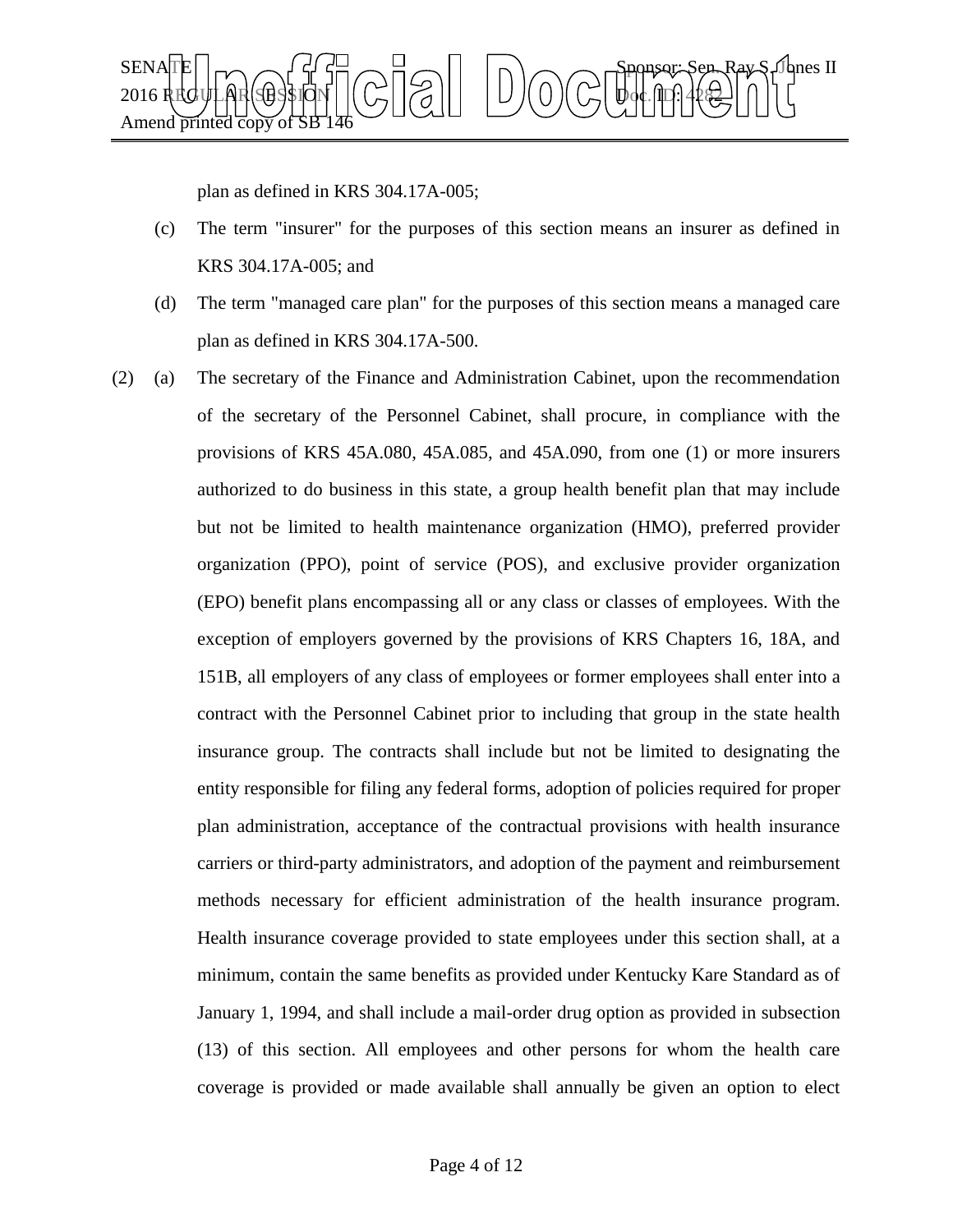

health care coverage through a self-funded plan offered by the Commonwealth or, if a self-funded plan is not available, from a list of coverage options determined by the competitive bid process under the provisions of KRS 45A.080, 45A.085, and 45A.090 and made available during annual open enrollment.

- (b) The policy or policies shall be approved by the commissioner of insurance and may contain the provisions the commissioner of insurance approves, whether or not otherwise permitted by the insurance laws.
- (c) Any carrier bidding to offer health care coverage to employees shall agree to provide coverage to all members of the state group, including active employees and retirees and their eligible covered dependents and beneficiaries, within the county or counties specified in its bid. Except as provided in subsection  $(20)$ [(19)] of this section, any carrier bidding to offer health care coverage to employees shall also agree to rate all employees as a single entity, except for those retirees whose former employers insure their active employees outside the state-sponsored health insurance program.
- (d) Any carrier bidding to offer health care coverage to employees shall agree to provide enrollment, claims, and utilization data to the Commonwealth in a format specified by the Personnel Cabinet with the understanding that the data shall be owned by the Commonwealth; to provide data in an electronic form and within a time frame specified by the Personnel Cabinet; and to be subject to penalties for noncompliance with data reporting requirements as specified by the Personnel Cabinet. The Personnel Cabinet shall take strict precautions to protect the confidentiality of each individual employee; however, confidentiality assertions shall not relieve a carrier from the requirement of providing stipulated data to the Commonwealth.
- (e) The Personnel Cabinet shall develop the necessary techniques and capabilities for timely analysis of data received from carriers and, to the extent possible, provide in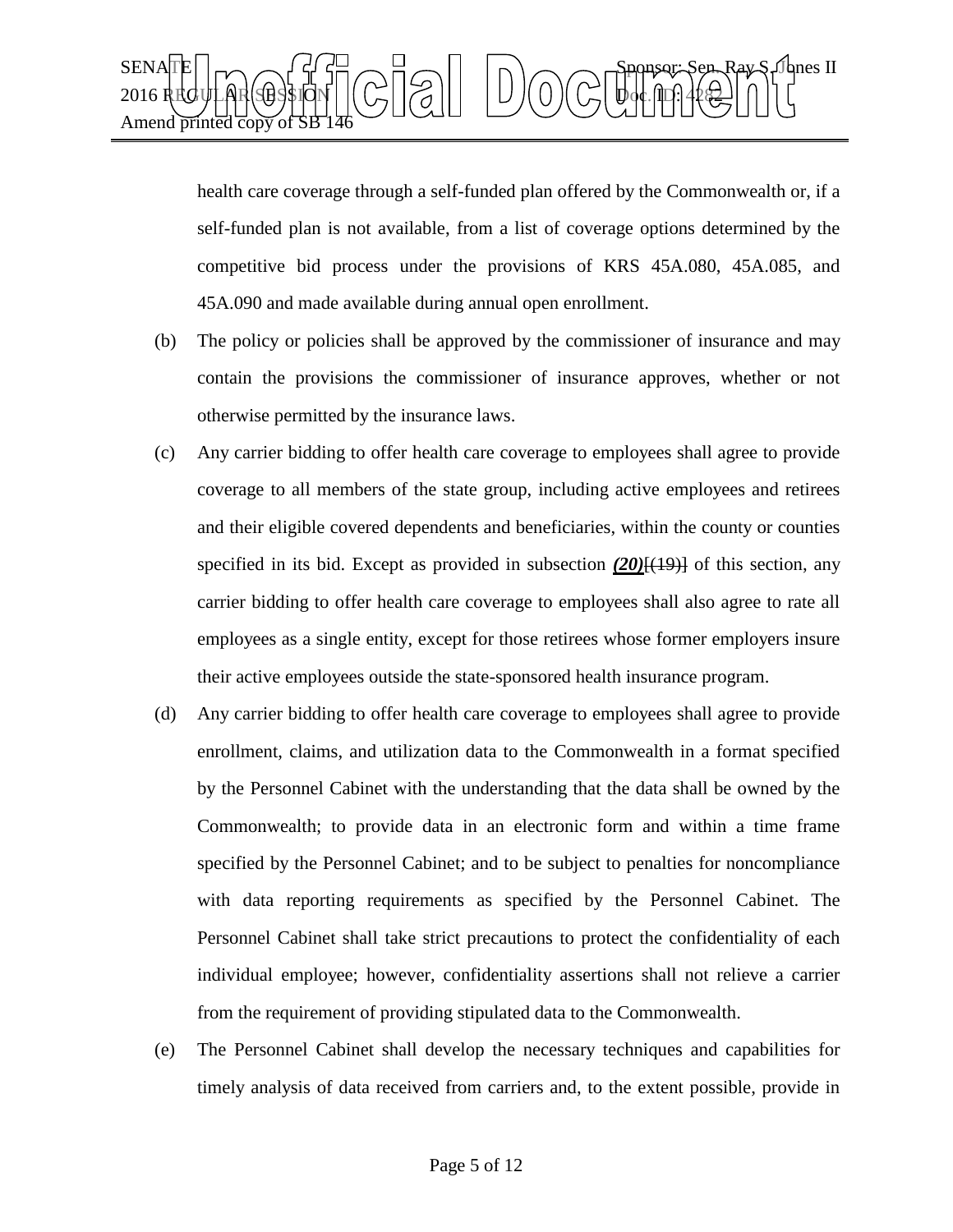

the request-for-proposal specifics relating to data requirements, electronic reporting, and penalties for noncompliance. The Commonwealth shall own the enrollment, claims, and utilization data provided by each carrier and shall develop methods to protect the confidentiality of the individual. The Personnel Cabinet shall include in the October annual report submitted pursuant to the provisions of KRS 18A.226 to the Governor, the General Assembly, and the Chief Justice of the Supreme Court, an analysis of the financial stability of the program, which shall include but not be limited to loss ratios, methods of risk adjustment, measurements of carrier quality of service, prescription coverage and cost management, and statutorially required mandates. If state self-insurance was available as a carrier option, the report also shall provide a detailed financial analysis of the self-insurance fund including but not limited to loss ratios, reserves, and reinsurance agreements.

- (f) If any agency participating in the state-sponsored employee health insurance program for its active employees terminates participation and there is a state appropriation for the employer's contribution for active employees' health insurance coverage, then neither the agency nor the employees shall receive the state-funded contribution after termination from the state-sponsored employee health insurance program.
- (g) Any funds in flexible spending accounts that remain after all reimbursements have been processed shall be transferred to the credit of the state-sponsored health insurance plan's appropriation account.
- (h) Each entity participating in the state-sponsored health insurance program shall provide an amount at least equal to the state contribution rate for the employer portion of the health insurance premium. For any participating entity that used the state payroll system, the employer contribution amount shall be equal to but not greater than the state contribution rate.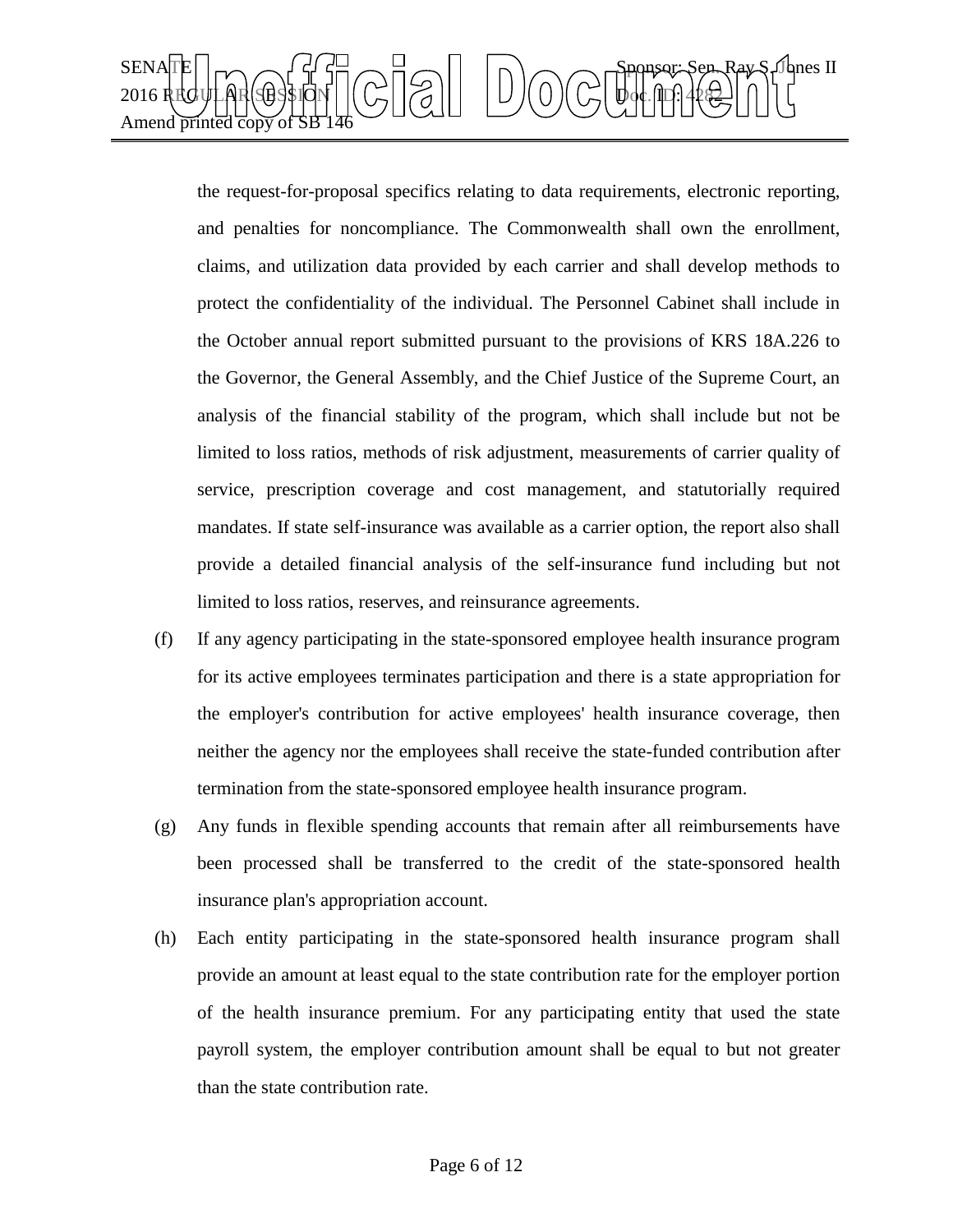

- (3) The premiums may be paid by the policyholder:
	- (a) Wholly from funds contributed by the employee, by payroll deduction or otherwise;
	- (b) Wholly from funds contributed by any department, board, agency, public postsecondary education institution, or branch of state, city, urban-county, charter county, county, or consolidated local government; or
	- (c) Partly from each, except that any premium due for health care coverage or dental coverage, if any, in excess of the premium amount contributed by any department, board, agency, postsecondary education institution, or branch of state, city, urbancounty, charter county, county, or consolidated local government for any other health care coverage shall be paid by the employee.
- (4) If an employee moves his place of residence or employment out of the service area of an insurer offering a managed health care plan, under which he has elected coverage, into either the service area of another managed health care plan or into an area of the Commonwealth not within a managed health care plan service area, the employee shall be given an option, at the time of the move or transfer, to change his or her coverage to another health benefit plan.
- (5) No payment of premium by any department, board, agency, public postsecondary educational institution, or branch of state, city, urban-county, charter county, county, or consolidated local government shall constitute compensation to an insured employee for the purposes of any statute fixing or limiting the compensation of such an employee. Any premium or other expense incurred by any department, board, agency, public postsecondary educational institution, or branch of state, city, urban-county, charter county, county, or consolidated local government shall be considered a proper cost of administration.
- (6) The policy or policies may contain the provisions with respect to the class or classes of employees covered, amounts of insurance or coverage for designated classes or groups of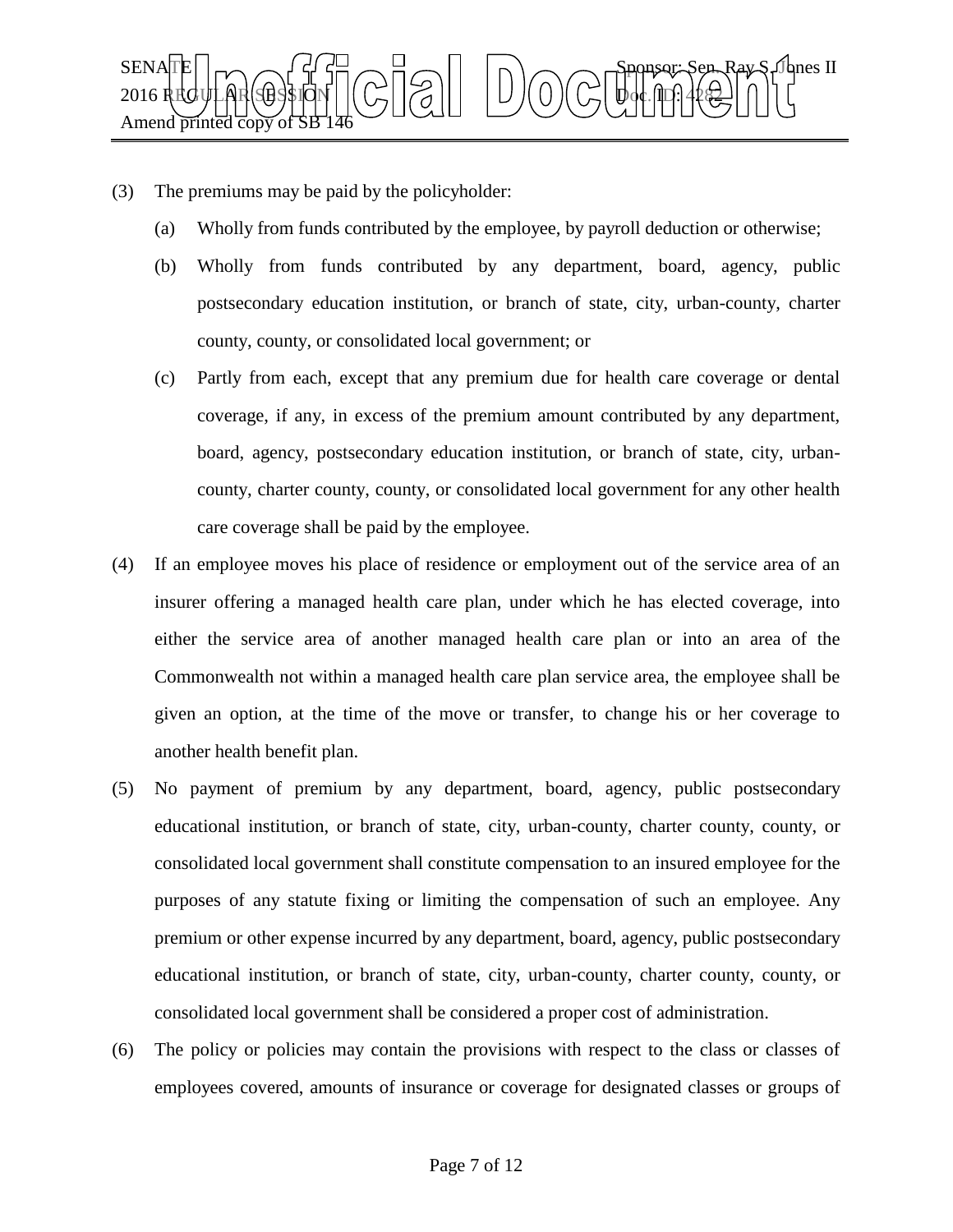

employees, policy options, terms of eligibility, and continuation of insurance or coverage after retirement.

- (7) Group rates under this section shall be made available to the disabled child of an employee regardless of the child's age if the entire premium for the disabled child's coverage is paid by the state employee. A child shall be considered disabled if he has been determined to be eligible for federal Social Security disability benefits.
- (8) The health care contract or contracts for employees shall be entered into for a period of not less than one (1) year.
- (9) The secretary shall appoint thirty-two (32) persons to an Advisory Committee of State Health Insurance Subscribers to advise the secretary or his designee regarding the statesponsored health insurance program for employees. The secretary shall appoint, from a list of names submitted by appointing authorities, members representing school districts from each of the seven (7) Supreme Court districts, members representing state government from each of the seven (7) Supreme Court districts, two (2) members representing retirees under age sixty-five (65), one (1) member representing local health departments, two (2) members representing the Kentucky Teachers' Retirement System, and three (3) members at large. The secretary shall also appoint two (2) members from a list of five (5) names submitted by the Kentucky Education Association, two (2) members from a list of five (5) names submitted by the largest state employee organization of nonschool state employees, two (2) members from a list of five (5) names submitted by the Kentucky Association of Counties, two (2) members from a list of five (5) names submitted by the Kentucky League of Cities, and two (2) members from a list of names consisting of five (5) names submitted by each state employee organization that has two thousand (2,000) or more members on state payroll deduction. The advisory committee shall be appointed in January of each year and shall meet quarterly.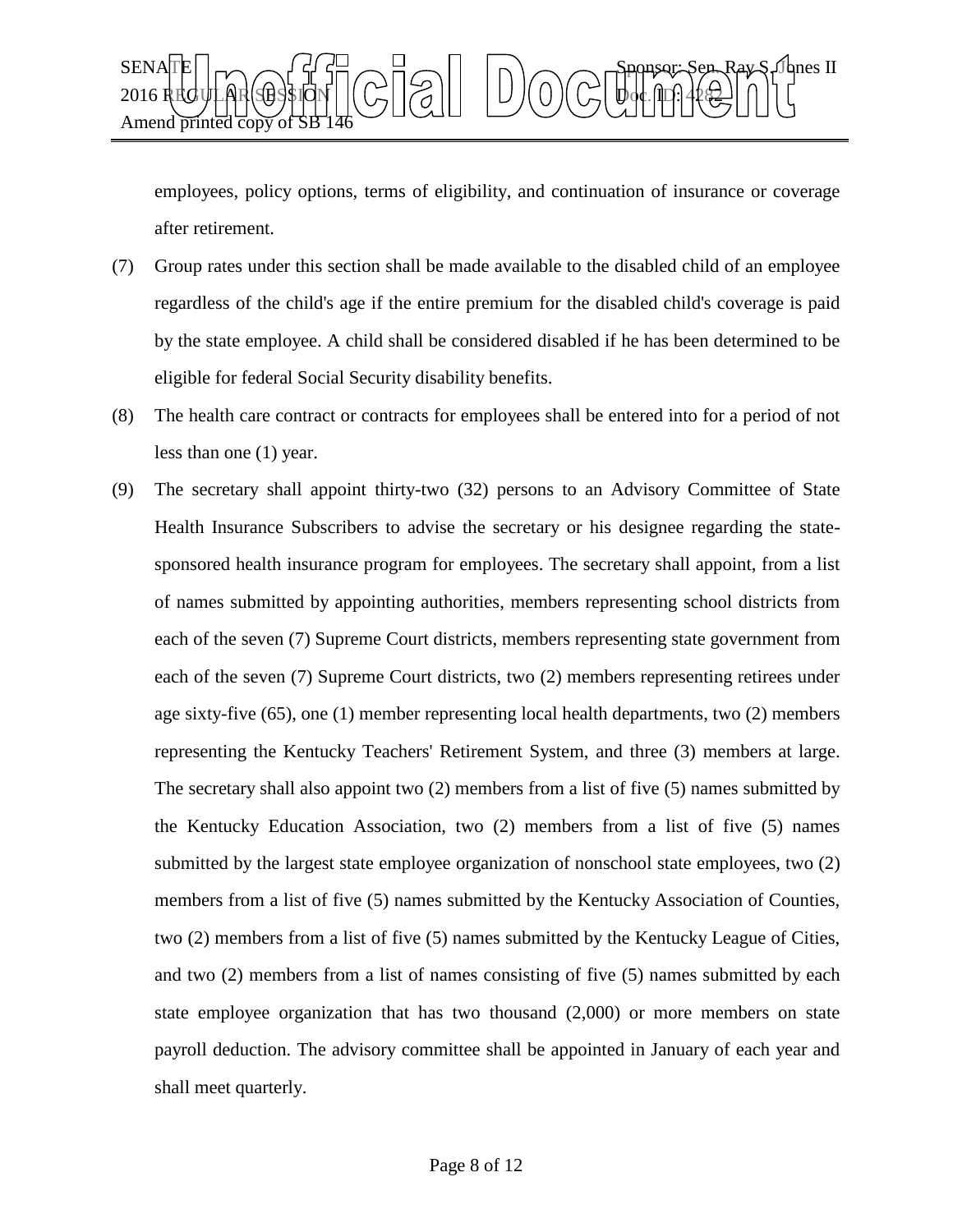

- (10) Notwithstanding any other provision of law to the contrary, the policy or policies provided to employees pursuant to this section shall not provide coverage for obtaining or performing an abortion, nor shall any state funds be used for the purpose of obtaining or performing an abortion on behalf of employees or their dependents.
- (11) Interruption of an established treatment regime with maintenance drugs shall be grounds for an insured to appeal a formulary change through the established appeal procedures approved by the Department of Insurance, if the physician supervising the treatment certifies that the change is not in the best interests of the patient.
- (12) Any employee who is eligible for and elects to participate in the state health insurance program as a retiree, or the spouse or beneficiary of a retiree, under any one (1) of the statesponsored retirement systems shall not be eligible to receive the state health insurance contribution toward health care coverage as a result of any other employment for which there is a public employer contribution. This does not preclude a retiree and an active employee spouse from using both contributions to the extent needed for purchase of one (1) state sponsored health insurance policy for that plan year.
- (13) (a) The policies of health insurance coverage procured under subsection (2) of this section shall include a mail-order drug option for maintenance drugs for state employees. Maintenance drugs may be dispensed by mail order in accordance with Kentucky law.
	- (b) A health insurer shall not discriminate against any retail pharmacy located within the geographic coverage area of the health benefit plan and that meets the terms and conditions for participation established by the insurer, including price, dispensing fee, and copay requirements of a mail-order option. The retail pharmacy shall not be required to dispense by mail.
	- (c) The mail-order option shall not permit the dispensing of a controlled substance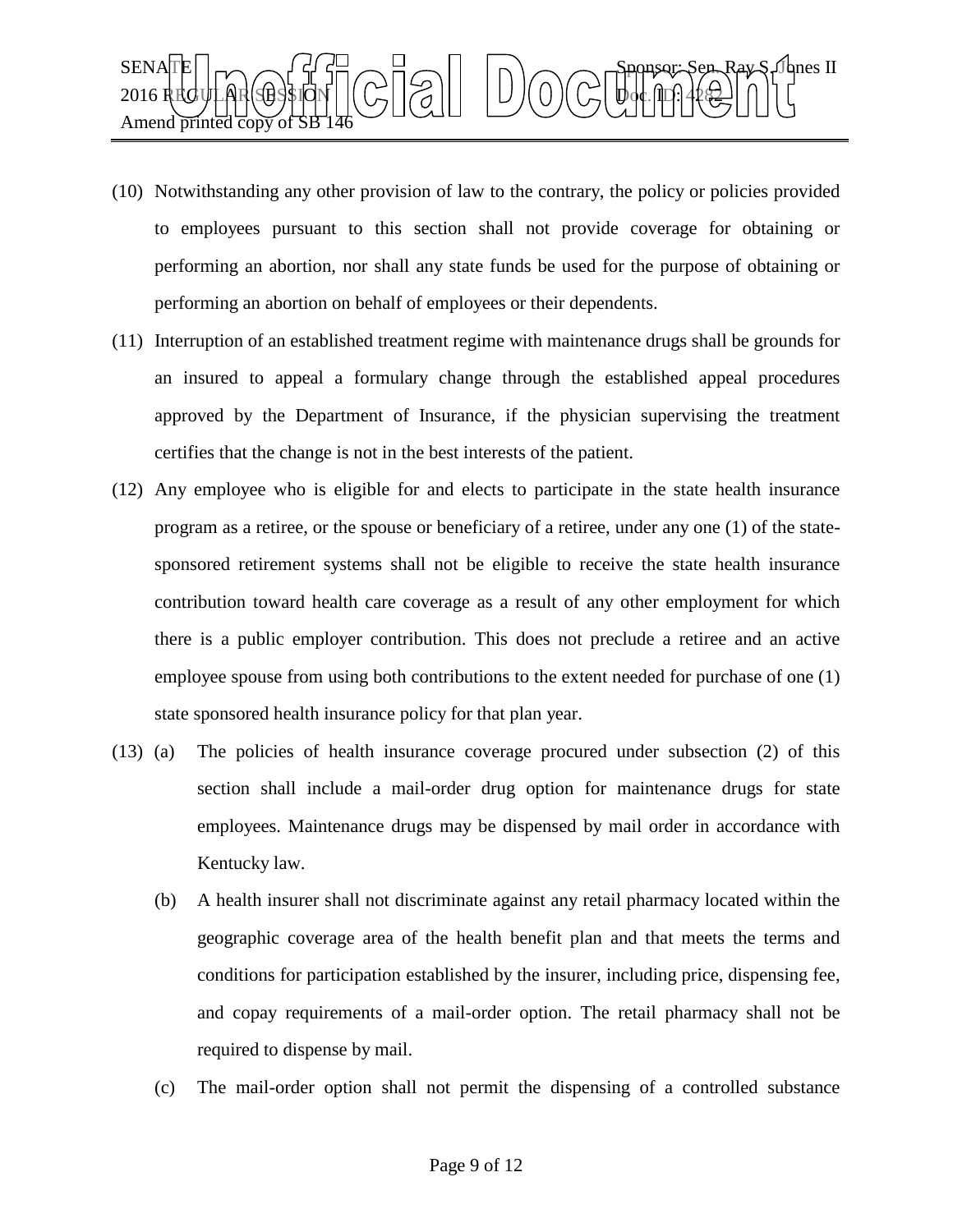

classified in Schedule II.

- (14) The policy or policies provided to state employees or their dependents pursuant to this section shall provide coverage for obtaining a hearing aid and acquiring hearing aid-related services for insured individuals under eighteen (18) years of age, subject to a cap of one thousand four hundred dollars (\$1,400) every thirty-six (36) months pursuant to KRS 304.17A-132.
- (15) Any policy provided to state employees or their dependents pursuant to this section shall provide coverage for the diagnosis and treatment of autism spectrum disorders consistent with KRS 304.17A-142.
- (16) *Any policy provided to state employees or their dependents pursuant to this section shall provide coverage for obtaining amino acid-based elemental formula pursuant to Section 3 of this Act*
- *(17)* If a state employee's residence and place of employment are in the same county, and if the hospital located within that county does not offer surgical services, intensive care services, obstetrical services, level II neonatal services, diagnostic cardiac catheterization services, and magnetic resonance imaging services, the employee may select a plan available in a contiguous county that does provide those services, and the state contribution for the plan shall be the amount available in the county where the plan selected is located.
- *(18)*[(17)] If a state employee's residence and place of employment are each located in counties in which the hospitals do not offer surgical services, intensive care services, obstetrical services, level II neonatal services, diagnostic cardiac catheterization services, and magnetic resonance imaging services, the employee may select a plan available in a county contiguous to the county of residence that does provide those services, and the state contribution for the plan shall be the amount available in the county where the plan selected is located.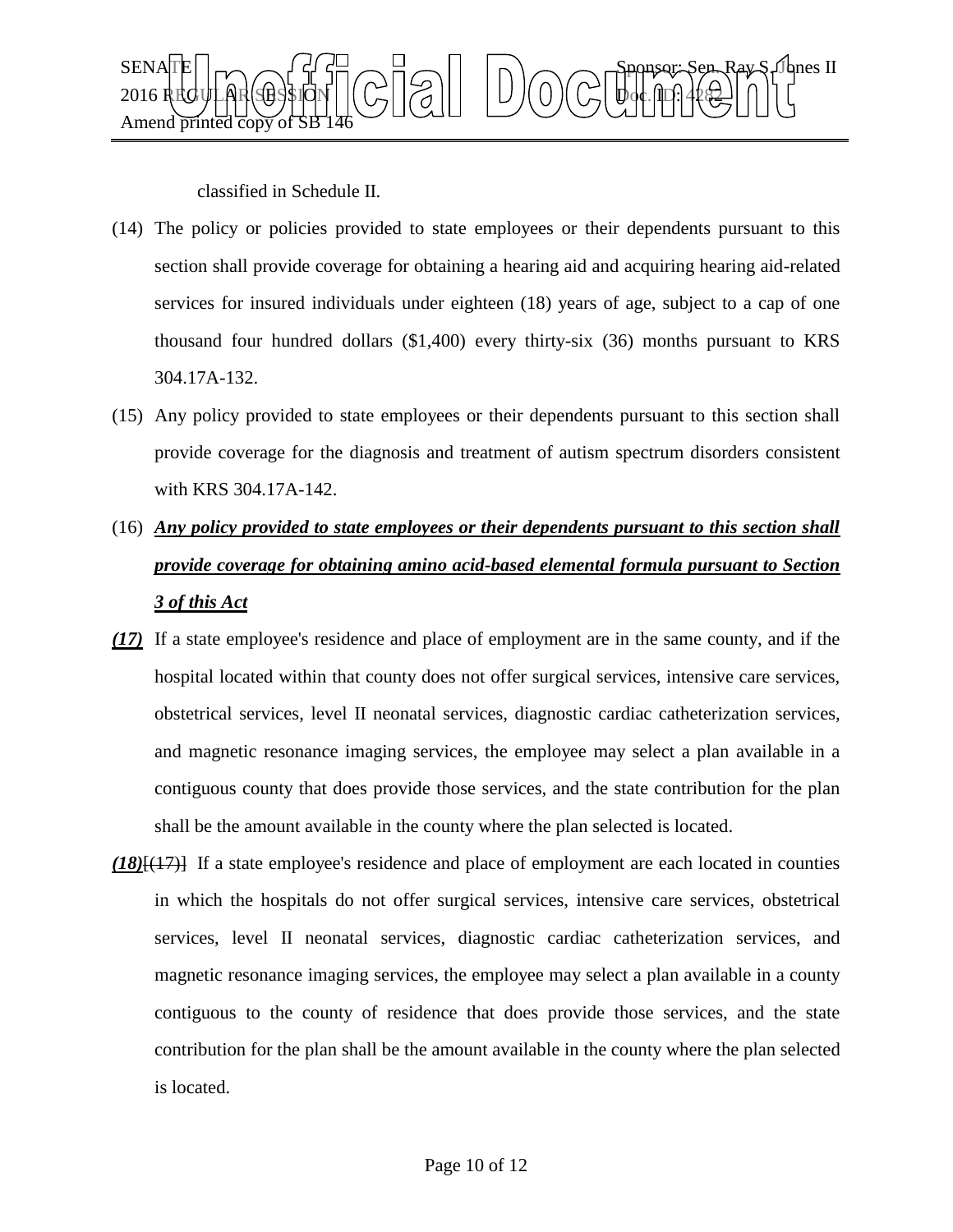

- *(19)*[(18)] The Personnel Cabinet is encouraged to study whether it is fair and reasonable and in the best interests of the state group to allow any carrier bidding to offer health care coverage under this section to submit bids that may vary county by county or by larger geographic areas.
- *(20)*[(19)] Notwithstanding any other provision of this section, the bid for proposals for health insurance coverage for calendar year 2004 shall include a bid scenario that reflects the statewide rating structure provided in calendar year 2003 and a bid scenario that allows for a regional rating structure that allows carriers to submit bids that may vary by region for a given product offering as described in this subsection:
	- (a) The regional rating bid scenario shall not include a request for bid on a statewide option;
	- (b) The Personnel Cabinet shall divide the state into geographical regions which shall be the same as the partnership regions designated by the Department for Medicaid Services for purposes of the Kentucky Health Care Partnership Program established pursuant to 907 KAR 1:705;
	- (c) The request for proposal shall require a carrier's bid to include every county within the region or regions for which the bid is submitted and include but not be restricted to a preferred provider organization (PPO) option;
	- (d) If the Personnel Cabinet accepts a carrier's bid, the cabinet shall award the carrier all of the counties included in its bid within the region. If the Personnel Cabinet deems the bids submitted in accordance with this subsection to be in the best interests of state employees in a region, the cabinet may award the contract for that region to no more than two (2) carriers; and
	- (e) Nothing in this subsection shall prohibit the Personnel Cabinet from including other requirements or criteria in the request for proposal.